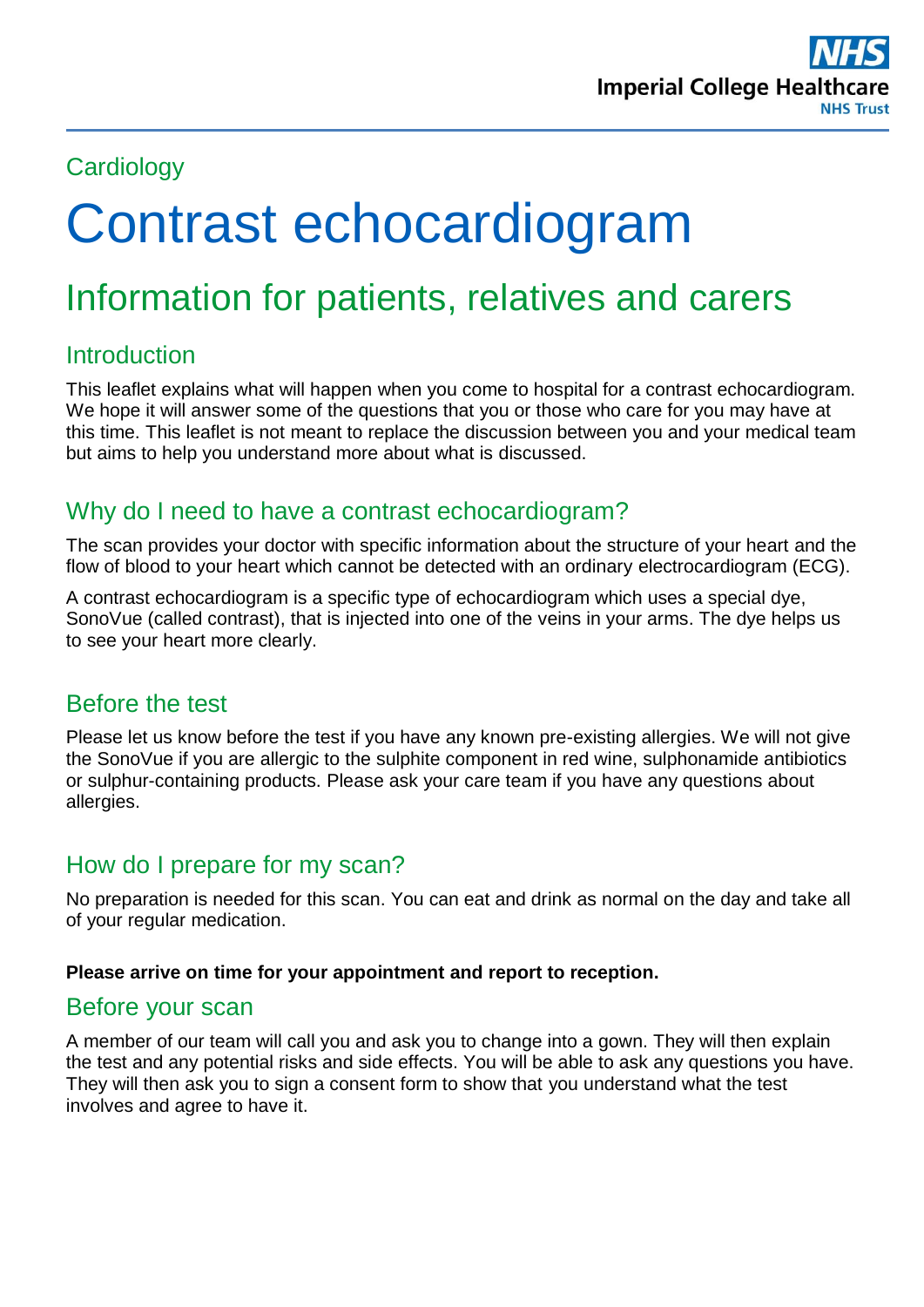# During the scan

When you enter the examination room, we will ask you to undress to the waist and give you a gown to wear, and then ask you to lie on your left side.

We will apply a small amount of gel to your chest and place a probe on your chest to allow the technician to see your heart.

A small tube called a cannula will be inserted into one of the veins in your arm. We will use this to inject the special dye which allows us to see your heart more clearly. The contrast is very safe, is only used in ultrasound and will not affect your kidneys.

The test takes between 30 and 45mins. The results of your scan will be sent to the referring consultant or GP.

Please note: Imperial College Healthcare NHS Trust is a teaching hospital and there may be trainee medical staff present during the test (with your consent).



# Risks and side effects of the test

In rare circumstances (1 in 10,000), some people may experience an adverse reaction to the contrast. This includes a hypersensitivity reaction, such as:

- reddening or swelling of the skin
- hives
- swelling of the face, hands, feet or ankles
- low blood pressure
- slower heart rate

#### What if I cannot make my appointment?

Please call us on **020 3313 5000** to cancel or reschedule.